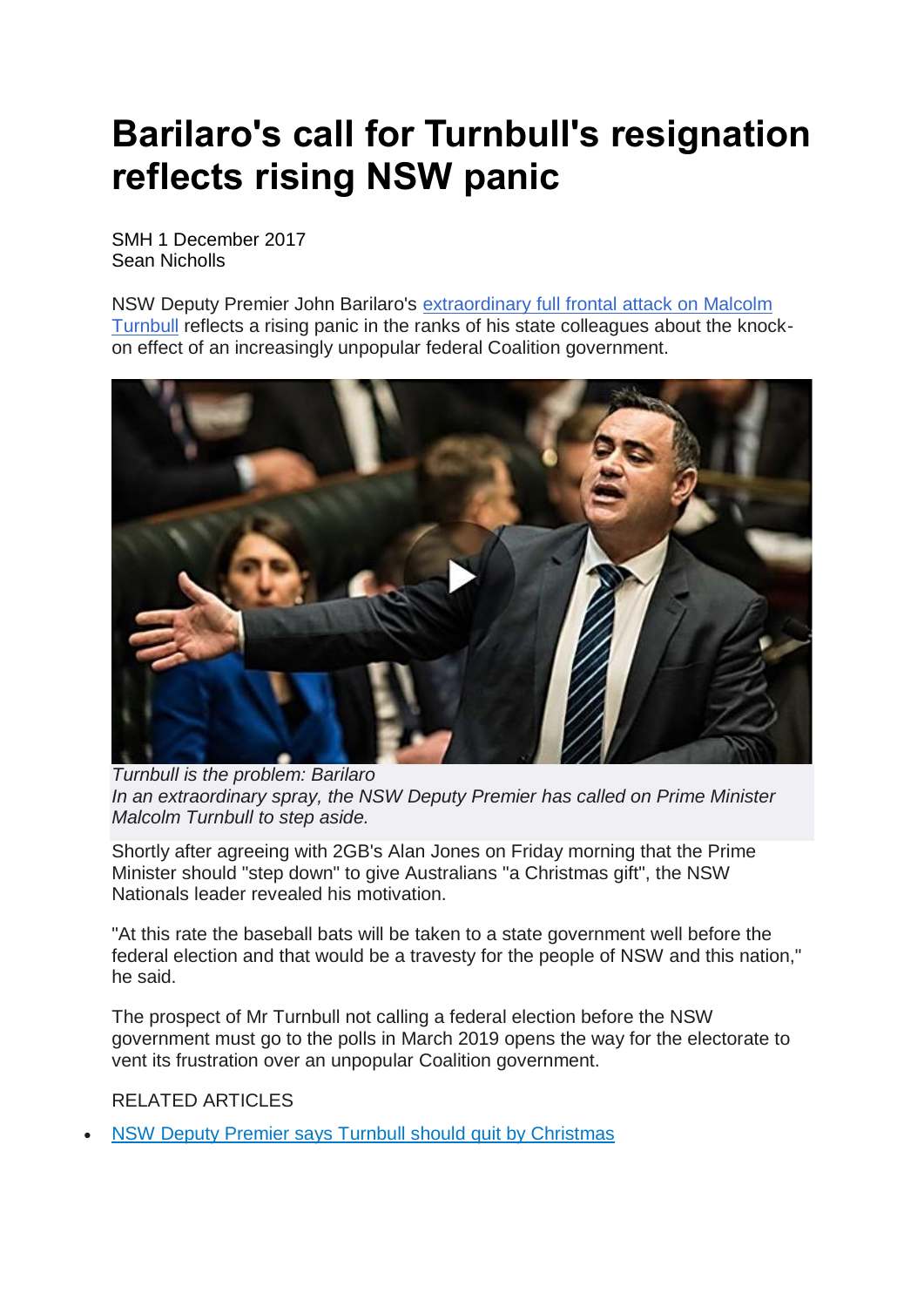One senior Liberal confirmed it is "a genuine concern" being discussed at a party level as the Turnbull government falls further behind Bill Shorten's opposition in the opinion polls.

Of particular concern to Mr Barilaro will be the looming threat of the Shooters, Fishers and Farmers Party and Pauline Hanson's One Nation in regional NSW.

It's a fear that will be particularly acute in Mr Barilaro's own seat of Monaro, which he holds on an uncomfortably thin margin of 2.5 per cent.

"Every now and again a Nat leader has to differentiate themselves from the Liberal Party," the senior Liberal said.

"I'm not going to be critical of him for that. I understand his frustration."

But another senior Liberal told Fairfax Media the intervention was "stupid".

"Disunity is death," he said.

"I think we should be as united as possible. Sure, we have things we disagree on. But I don't think it helps the Coalition in publicly condemning a Prime Minister. I can't believe he did it."

A third NSW Liberal said: "It's just appalling that he would openly attack and undermine the Prime Minister, one of his own colleagues."

NSW Nationals MP and former minister Kevin Humphries said Mr Barilaro's comments were "not helpful".

"I can understand why he's frustrated, but I think it's inappropriate for someone at that level to call on the Prime Minister to stand down," Mr Humphries said.

"If I was unhappy with Mr Barilaro's performance I would talk to Mr Barilaro. It's just a shock jock response."

Mr Turnbull responded by accusing Mr Barilaro of "trying to ingratiate himself with Alan Jones".

Former deputy prime minister Barnaby Joyce - who is contesting a byelection in his old seat of New England on Saturday after resigning from Parliament over the dual citizenship issue and hoping to be returned as federal National leader - did not welcome the comments.

"The worst possible insult in politics is you've done something unhelpful, worse than drowning a dog, worse than murder," he reportedly told *Guardian Australia*. "This is definitely in the category of very unhelpful".

NSW Premier Gladys Berejiklian issued a statement, saying: "Prime Minister Malcolm Turnbull has my full and absolute support.

"Mr Barilaro has expressed a personal view which I do not share.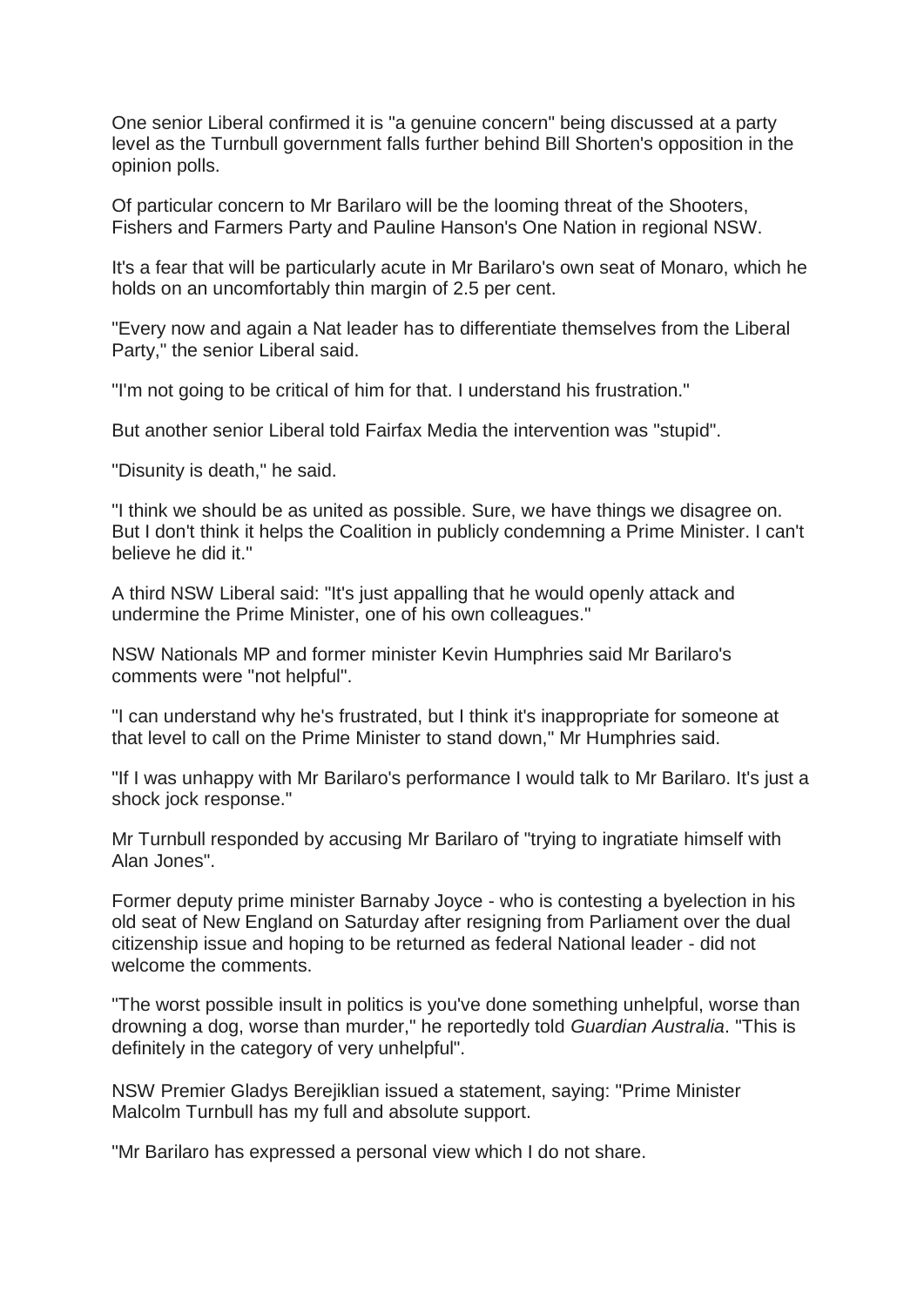"Mr Barilaro is well aware of my position.



*NSW Deputy Premier John Barilaro says there is no federal leadership. Photo: Wolter Peeters*

"I look forward to continuing to work with the Turnbull Coalition Government to deliver a better quality of life for the people of NSW.

"Bill Shorten's Labor Party is the biggest risk to our nation's future."

In his interview with Jones, Mr Barilaro cited his anger at Mr Turnbull's comment that federal issues played no part in last weekend's Queensland election, which has left Labor Premier Annastacia Palaszczuk poised to retain government.

The Liberal National Party's vote was plundered by One Nation which polled an average primary vote of almost 14 per cent across the 61 seats in which it fielded candidates.

"What really got up my goat … was to hear the Prime Minister of this nation turn around and say there were no federal issues that affected the state government at the state election," Mr Barilaro said.

"I mean, that's just a joke."

Mr Barilaro said the comment was "completely out of touch" and "clearly … the federal issues were impacting on the way state voters were voting in the state election".

"For my mind it just showed there is no leadership," he said.

One of the senior Liberals noted that it was not unusual for a Nationals leader to have a swing at the Liberals.